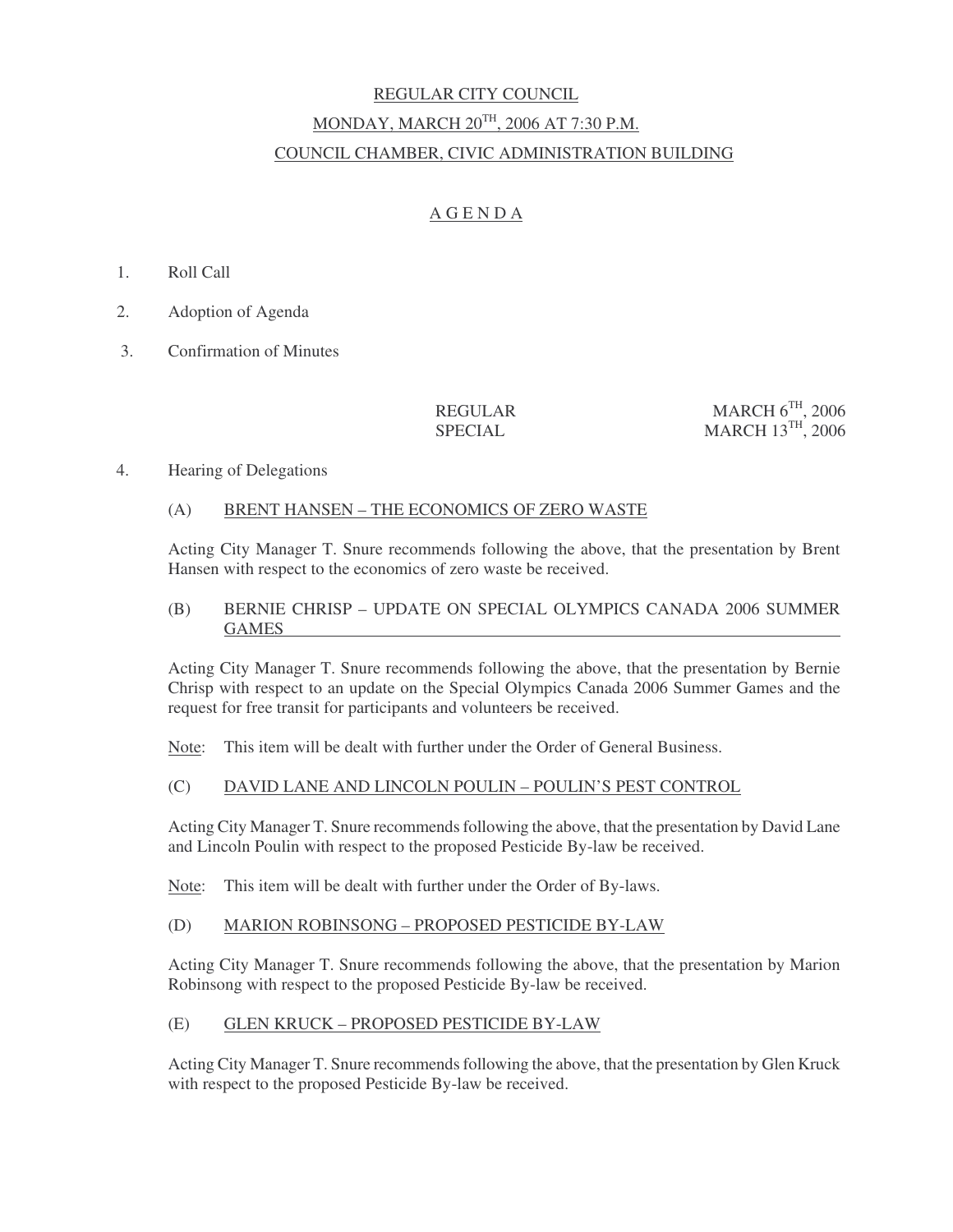#### (F) MARK FAWCETT – DOWNTOWN BUSINESS IMPROVEMENT AREA

Acting City Manager T. Snure recommends following the above, that the presentation by Mark Fawcett with respect to the Downtown Business Improvement Area be received.

Note: This item will be dealt with further under the Orders of General Business and By-laws.

#### (G) JIM FARTHING – DOWNTOWN BUSINESS IMPROVEMENT AREA

Acting City Manager T. Snure recommends following the above, that the presentation by Jim Farthing with respect to the Downtown Business Improvement Area be received.

# (H) PAM AND STEVE FISHER – DOWNTOWN BUSINESS IMPROVEMENT AREA

Acting City Manager T. Snure recommends following the above, that the presentation by Pam and Steve Fisher with respect to the Downtown Business Improvement Area be received.

#### 5. Public Hearings

NOTICE TO THE PUBLIC

Under the Public Hearing process, the applicant will be given first opportunity to address City Council on his/her application following which any person wishing to make representation on the application is encouraged to come forward.

Please appreciate that any recommendation put forth by the Acting City Manager on an application has been without the benefit of input from the applicant and/or the public.

# (A) CONDITIONAL USE – 706 LORNE AVENUE (MAYALL O/B/O HARVEY)

Following receipt of all representation:

Acting City Manager T. Snure recommends that the Public Hearing with respect to the above noted application be concluded.

City Council may discuss whether to approve or reject the application once the following motion has been made.

Acting City Manager T. Snure further recommends that the conditional use application by Judith Mayall on behalf of Stephanie and Robert Harvey to allow for special needs housing for 12 persons at 706 Lorne Avenue (Part of Lot 8, Lots 9/10, Block 28, Plan 2 BLTO) be approved.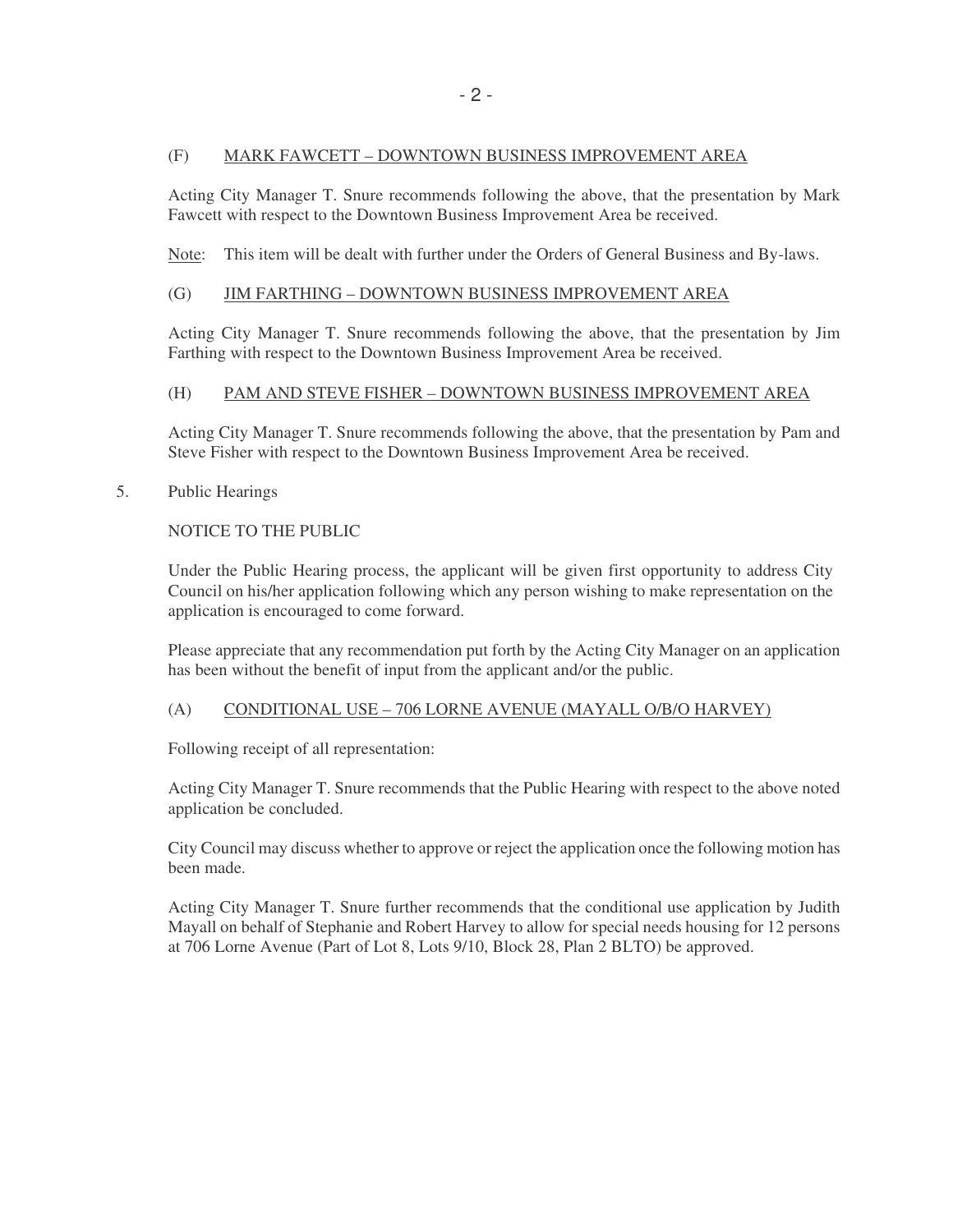# (B) VARIATION – 329 BRAECREST DRIVE (HLADKY O/B/O 4847165 MANITOBA LTD.)

Following receipt of all representation:

Acting City Manager T. Snure recommends that the Public Hearing with respect to the above noted application be concluded.

City Council may discuss whether to approve or reject the application once the following motion has been made.

Acting City Manager T. Snure further recommends that the variation application by Ted Hladky on behalf of 4847165 Manitoba Ltd. to reduce the required separation between principal and accessory buildings from 2.4m (7.88') to 1.2m (3.94') at 329 Braecrest Drive (Lots 1/3 and the Ely 10' of Lot 4, Block 2, Plan 848 BLTO) to allow for the construction of garages be approved whereby such approval is hereby granted in accordance with the intent of the application dated February  $15<sup>th</sup>$ , 2006, the letter of intent dated February  $13<sup>th</sup>$ , 2006 and the attached drawing.

# (C) BY-LAW NO. 6812 TO CLOSE AND CONVEY THE PUBLIC RESERVE IN PLAN 25746 (60 WATERLOO CRESCENT) TO ADJACENT PROPERTY OWNERS

Following receipt of all representation:

Acting City Manager T. Snure recommends that the Public Hearing with respect to By-law No. 6812 to close and convey the Public Reserve in Plan 25746 located at 60 Waterloo Crescent to the adjacent property owners be concluded.

Note: This item will be dealt with further under the Order of By-laws.

(D) BY-LAW NO. 6816 TO CLOSE AND CONVEY THE NORTH/SOUTH LANE IN PLAN 848 AND 925, NORTH OF CENTRE AVENUE BETWEEN 1<sup>ST</sup> STREET NORTH AND WHITE SWAN STREET

Following receipt of all representation:

Acting City Manager T. Snure recommends that the Public Hearing with respect to By-law No. 6816 to close and convey the North/South lane in Plan 848 and 925, north of Centre Avenue between 1st Street North and White Swan Street be concluded.

Note: This item will be dealt with further under the Order of By-laws.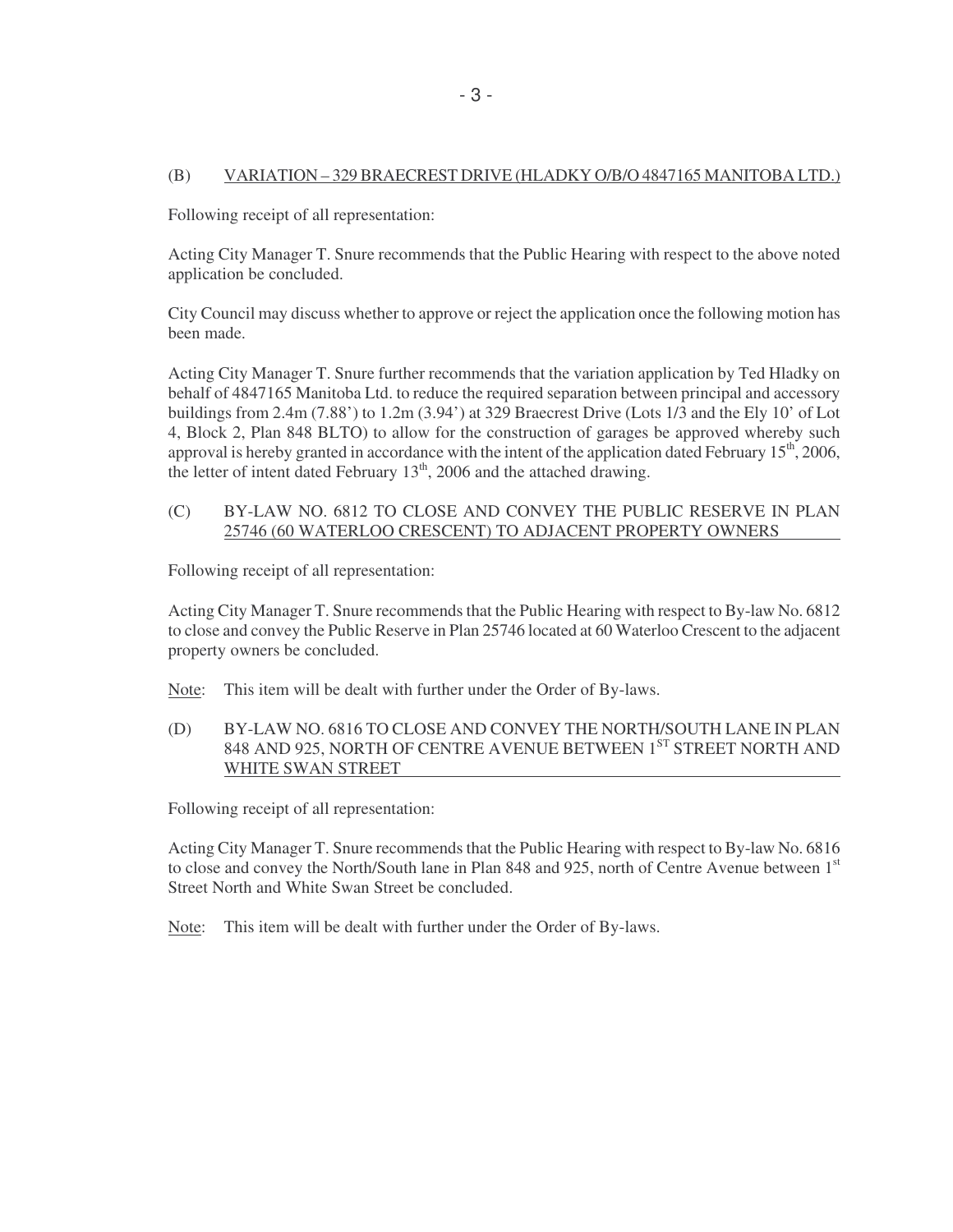(E) BY-LAW NO. 6813 TO REZONE PROPERTY LOCATED AT 1665 PATRICIA AVENUE FROM PR PARKS AND RECREATION ZONE AND DR DEVELOPMENT RESERVE ZONE TO RMD RESIDENTIAL MODERATE DENSITY MULTIPLE FAMILY ZONE AND FROM DR DEVELOPMENT RESERVE ZONE TO RHD RESIDENTIAL HIGH DENSITY MULTIPLE FAMILY ZONE (CITY OF BRANDON)

Following receipt of all representation:

Acting City Manager T. Snure recommends that the Public Hearing with respect to By-law No. 6816 to rezone property located at 1665 Patricia Avenue (Parcel A, Plan 40470 BLTO) from PR Parks and

Recreation Zone and DR Development Reserve Zone to RMD Residential Moderate Density Multiple Family Zone and from DR Development Reserve Zone to RHD Residential High Density Multiple Family Zone be concluded.

Note: This item will be dealt with further under the Order of By-laws.

- 6. Communications & Petitions
- 7. Committee Reports

# (A) AUDIT AND FINANCE COMMITTEE REPORT FEBRUARY  $28^{TH}$ ,  $2006$

The Audit and Finance Committee recommends that the report of its meeting held February 28<sup>th</sup>, 2006 be received.

The Audit and Finance Committee recommends that a grant equal to one half of the charged tradeshow fees be given to Rural Forum for 2006 and all subsequent years the event is held in Brandon.

The Audit and Finance Committee recommends that a by-law be prepared to amend Schedule of Fees By-law No. 6817 with respect to requiring tradeshow organizers to pay a fee equivalent to \$40 per unlicensed business and that individual tradeshow participant fees be abolished.

- 8. Enquiries
- 9. General Business

#### (A) DOWNTOWN BRANDON BUSINESS IMPROVEMENT AREA

Acting City Manager T. Snure recommends that subject to the repealing of the existing BIA bylaw and in view of the opposition received in response to the survey undertaken by the BIA Board, the surplus funds be refunded to the BIA members on a pro rata basis to what they paid in 2005 fees.

#### (B) FREE ACCESS TO BRANDON TRANSIT FOR SPECIAL OLYMPICS ATHLETES AND VOLUNTEERS

Acting City Manager T. Snure recommends that the participants and volunteers of the 2006 Special Olympic Games in Brandon be allowed to use their photo accreditation for free access to Brandon Transit service during the period of the Games July  $17<sup>th</sup>$  to  $23<sup>rd</sup>$ , 2006.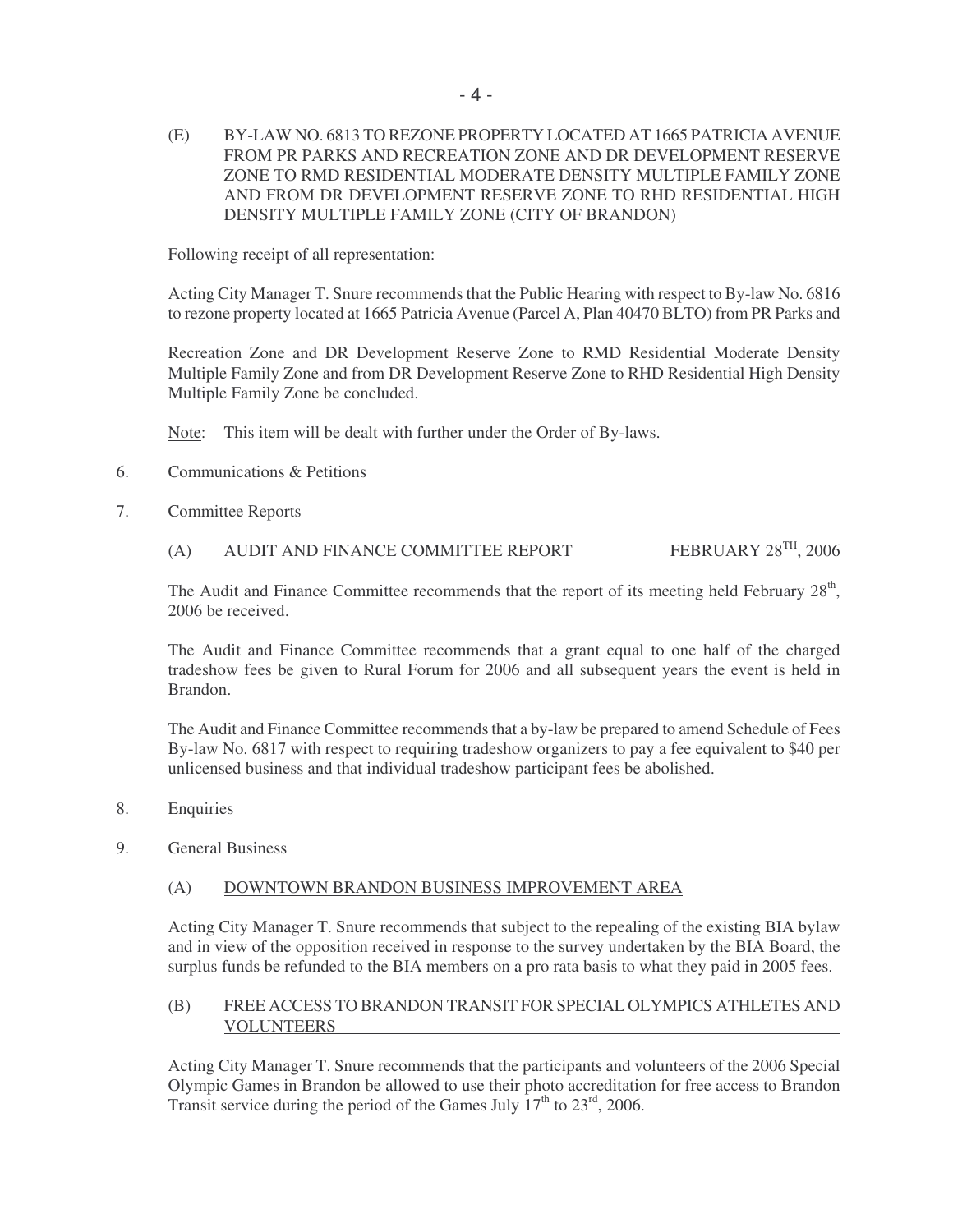# (C) ADOPTION OF 2006 FINANCIAL PLAN

Acting City Manager T. Snure recommends that

WHEREAS Section 162 of The Municipal Act requires each municipality to adopt a financial plan for each fiscal year in a form approved by the Minister of Intergovernmental Affairs and Trade and consisting of:

- a) an operating budget;
- b) a capital budget;
- c) an estimate of operating revenue and expenditures for the following fiscal year; and
- d) a five year capital expenditure program;

AND WHEREAS the Council of The City of Brandon has prepared such a financial plan;

AND WHEREAS Section 164(4) of The Municipal Act required written approval of the budgeted deficit in the Utility Fund from the Public Utilities Board;

AND WHEREAS the Council of The City of Brandon has obtained such approval under Order of the Board No. 32/06;

NOW THEREFORE BE IT RESOLVED that the 2006 Financial Plan of The City of Brandon dated March  $6<sup>th</sup>$ , 2006, as set out in the form approved by the Minister, be adopted, and that the said operating and capital estimates in the plan be incorporated in and form part of the 2006 Tax Levy Bylaw;

AND FURTHER, that a copy of the Financial Plan for the fiscal year 2006 be filed with the Minister of Intergovernmental Affairs and Trade pursuant to said Act.

# (D) GRANT-IN-AID REQUEST

Acting City Manager T. Snure recommends that as the City of Brandon intends to proceed with the milling and paving of Victoria Avenue East, a grant in the amount of \$57,500 be requested from the Manitoba Department of Transportation and Government Services under the 2006 Grant-In-Aid Program.

# (E) 2006 CITIZEN APPOINTMENTS TO THE POVERTY COMMITTEE

Acting City Manager T. Snure recommends that the following citizen appointments be and are hereby made to the Poverty Committee, with terms of office to expire December  $31<sup>st</sup>$ , 2006:

(Appointments to be confirmed at the meeting)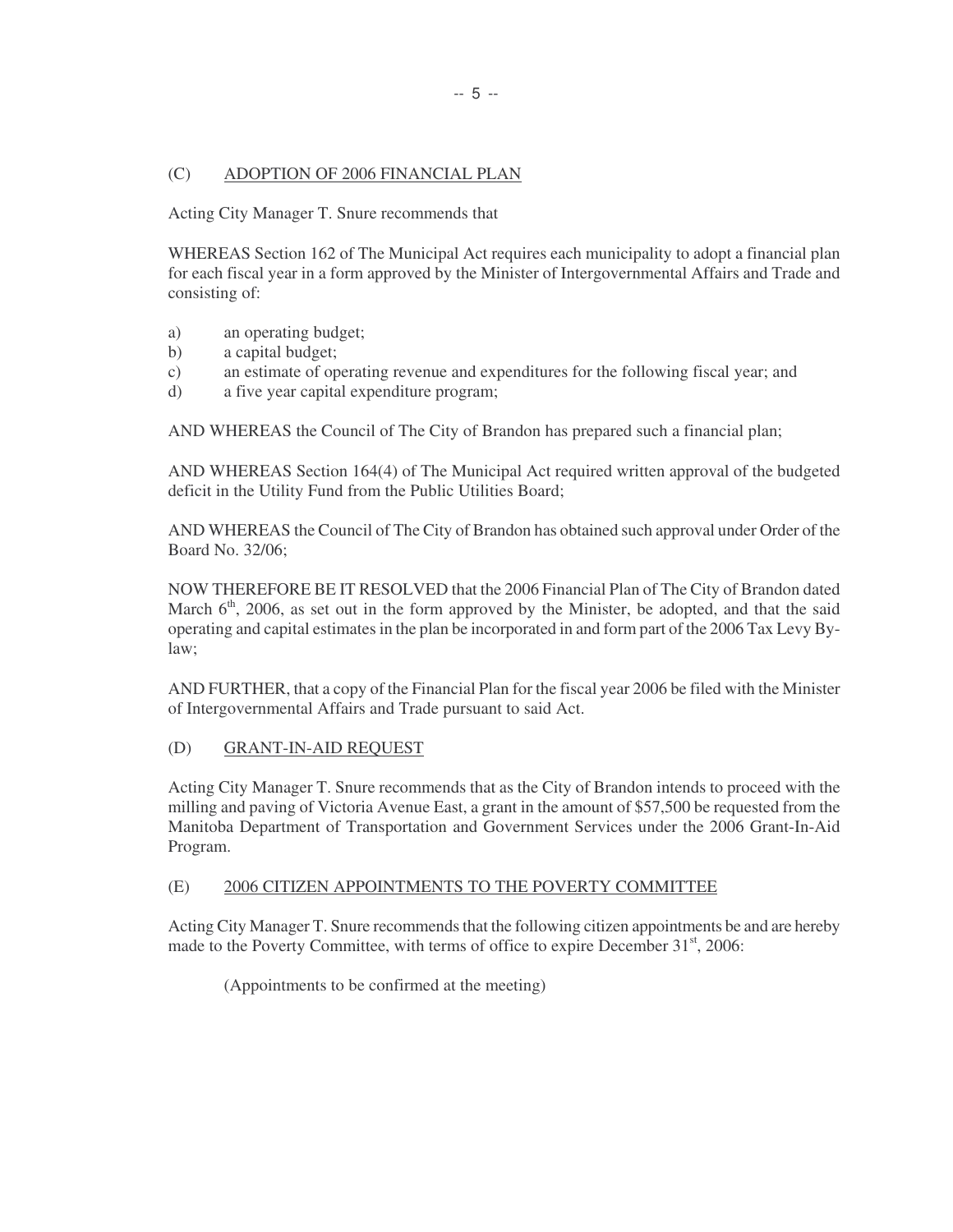# (F) WATER DECLARATION

Councillor Smale recommends that the Council of the City of Brandon hereby recognizes and affirms that:

- water is a sacred gift that connects all life;
- access to clean water is a basic human right;
- the value of earth's fresh water to the common good takes priority over any possible commercial value; and
- fresh water is a sacred legacy, a public trust and a collective responsibility

and further, that the following resolution be submitted under cover of a letter to be dated March  $22^{nd}$ , 2006 being World Water Day to the Federation of Canadian Municipalities in support of its having made a similar declaration and requesting that this resolution be dealt with at its 2006 Annual Conference:

"WHEREAS one in six people in the world do not have access to clean drinking water;

AND WHEREAS the United Nations Conference on Water in 1977 in Mar del Plata affirmed the rights of all persons to access clean drinking water in order to satisfy their fundamental needs;

AND WHEREAS current World Bank loans for water services in developing countries frequently require the privatization of those services or an increase in water prices, thereby jeopardizing citizens' access to safe drinking water;

AND WHEREAS the Canadian Catholic Organization for Development and Peace and KAIROS; Canadian Ecumenical Justice Initiatives have asked Canadian municipalities to assist in its effort to have the Government of Canada recognize water as a common good and access to drinking water as a basic human right;

NOW THEREFORE BE IT RESOLVED THAT the Government of Canada urge the World Bank to ensure access to clean, affordable water for the world's poor and strengthen the role of the public sector and individual communities in setting water policies and delivering and regulating water services."

# (G) HOLD ON DEVELOPMENT ALONG LITTLE SASKATCHEWAN RIVER

Councillor Black recommends that the Minister responsible for clean water in Manitoba be requested to put a hold on developments along the Little Saskatchewan River until such time as there is a proper evaluation of the impact that feedlots, irrigation and other activities on that river have on the quantity and quality of water flowing into the Assiniboine River.

# (H) COMMITTEE TO PLAN FOR COMMUNITY ARCHIVES

Councillor Black recommends that a committee of Council that includes the Councillors from the Municipal Heritage Committee and one other Councillor, Heather Ewasiuk, Tom Mitchell, Brandon University Archivist and such other individuals as may be identified by this group as their work progresses be established to prepare for consideration by Council, an operational and business plan for the creation of a community archives in the City of Brandon.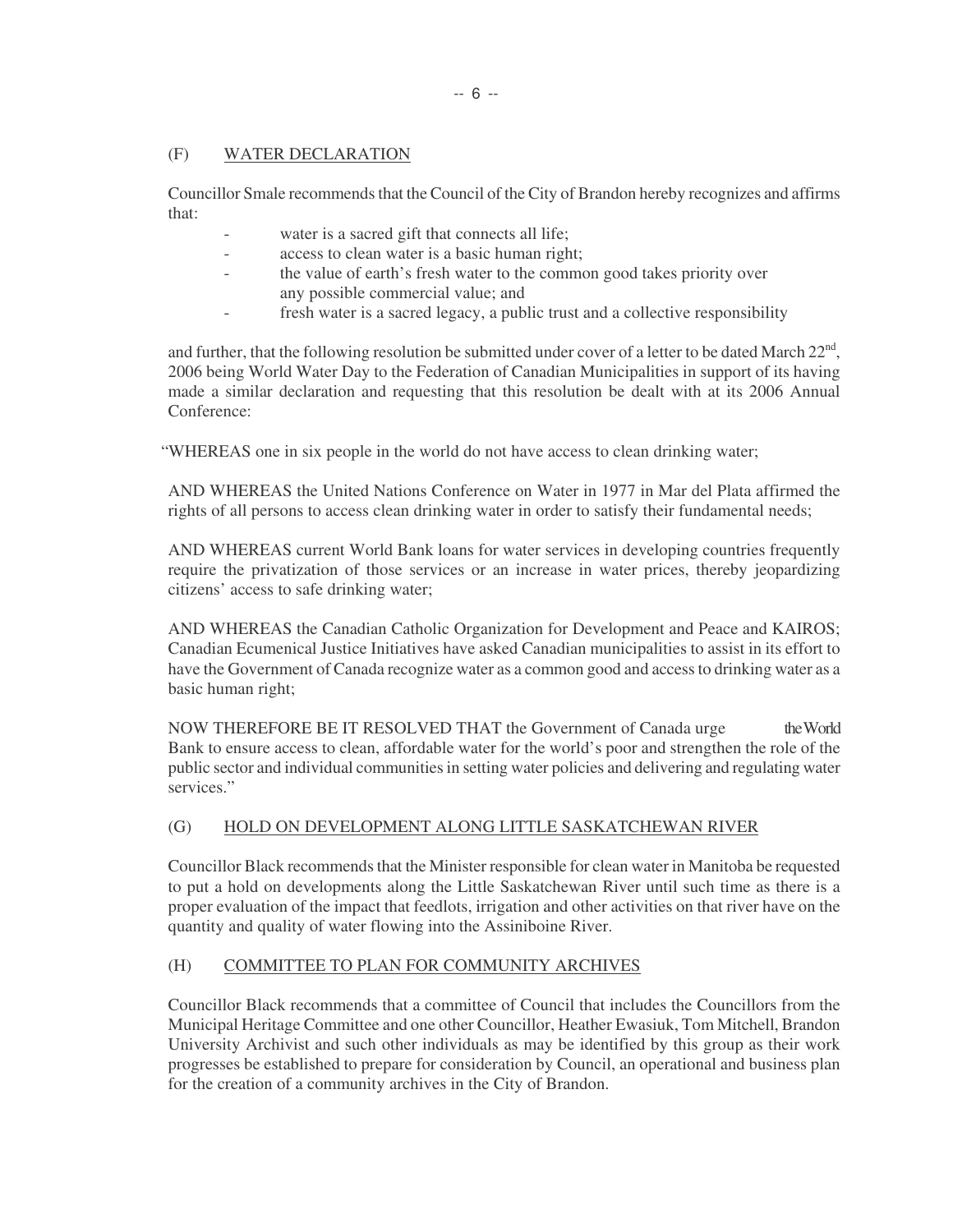#### (I) DISCLOSURE OF ELECTION EXPENSES

Councillor Black recommends that that the Minister of Intergovernmental Affairs and Trade be requested to establish legislation in this session of the Legislature to require, effective October 2006, candidates for office in municipal elections to disclose the sources of all contributions received and expenditures made during election campaigns for municipal office;

and further, that if said legislation is not introduced, the City of Brandon request candidates to voluntarily commit at the time they register as candidates to provide said information if they are elected to Council.

# (J) CONTRACT WITH INTERNATIONAL PAPER INDUSTRIES FOR RECYCLING SERVICES

Councillor Black recommends that the contract with International Paper Industries for recycling services be brought back to Council for evaluation and ratification with respect to what this change of arrangements does to the City's C4 status, the status of outstanding mortgages and loans related to the building and activities of Westman Recycling Council Inc. and the re-employment prospects for those people affected by layoffs from Westman Recycling Council Inc.

# (K) AMENDMENT OF CONCEPTUAL SITE PLAN CAR – ZONED PROPERTIES SOUTH OF CEMETERY, NORTH OF WILLOWCREST AVENUE, FRONTING ON LYNDALE DRIVE

Acting City Manager T. Snure recommends that the revised conceptual site plan for the area of land on the east side of 18<sup>th</sup> Street South, south of the City of Brandon cemetery and North of Willowcrest Avenue which fronts on Lydale Drive be adopted.

# 10. By-laws

NO. 6802 - TO AMEND COMPLIANCE BY-LAW NO. 6664 TO PROVIDE A MORE EFFECTIVE MEANS FOR ENSURING COMPLIANCE WITH CITY OF BRANDON BY-LAWS 1<sup>ST</sup> READING

Acting City Manager T. Snure recommends that By-law No. 6802 to amend Compliance By-law No. 6664 to provide a more effective means for ensuring compliance with City of Brandon by-laws, be read a first time.

NO. 6812 - TO CLOSE AND CONVEY THE PUBLIC RESERVE IN PLAN 25746 (60 WATERLOO CRESCENT) TO ADJACENT PROPERTY OWNERS  $2^{ND}$  AND  $3^{RD}$  READINGS

Acting City Manager T. Snure recommends that By-law No. 6812 to close and convey the Public Reserve in Plan 25746 located at 60 Waterloo Crescent to the adjacent property owners, be read a second time.

Acting City Manager T. Snure recommends that this by-law be read a third and final time.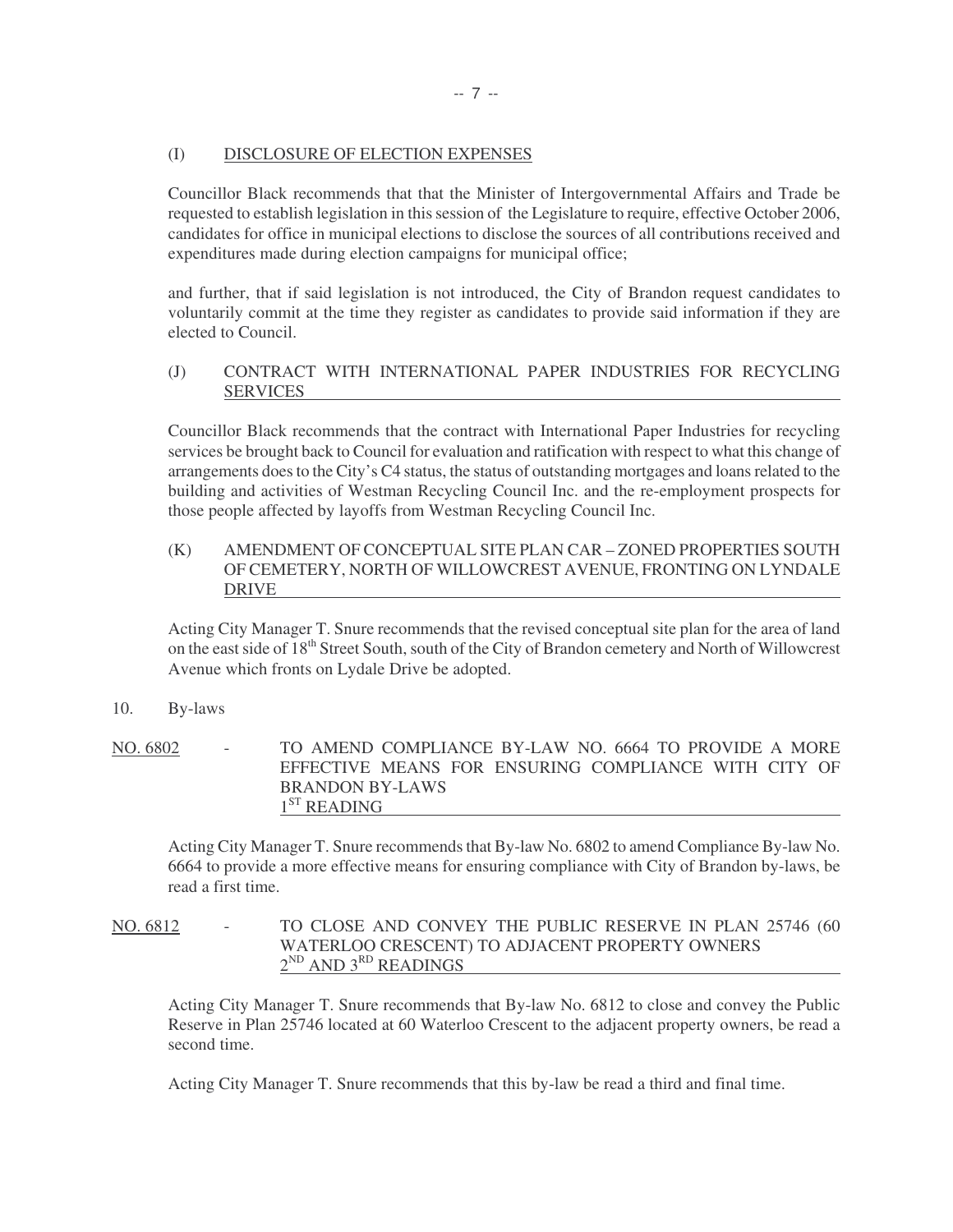NO. 6813 - TO REZONE PROPERTY LOCATED AT 1665 PATRICIA AVENUE FROM PR PARKS AND RECREATION ZONE AND DR DEVELOPMENT RESERVE ZONE TO RMD RESIDENTIAL MODERATE DENSITY MULTIPLE FAMILY ZONE AND FROM DR DEVELOPMENT RESERVE ZONE TO RHD RESIDENTIAL HIGH DENSITY MULTIPLE FAMILY ZONE (CITY OF BRANDON)  $2^{ND}$  READING AND HOLDING  $3^{RD}$  READING IN ABEYANCE

Acting City Manager T. Snure recommends that By-law No. 6813 to rezone property located at 1665 Patricia Avenue (Parcel A, Plan 40470 BLTO) from PR Parks and Recreation Zone and DR Development Reserve Zone to RMD Residential Moderate Density Multiple Family Zone and from DR Development Reserve Zone to RHD Residential High Density Multiple Family Zone to accommodate future development, be read a second time.

Acting City Manager T. Snure recommends that third reading of the by-law be held in abeyance pending the execution of the required development agreement.

NO. 6816 - TO CLOSE AND CONVEY THE NORTH/SOUTH LANE IN PLAN 848 & 925, NORTH OF CENTRE AVENUE BETWEEN 1<sup>ST</sup> STREET NORTH AND WHITE SWAN STREET AMENDMENT,  $2^{ND}$  AND  $3^{RD}$  READINGS

Acting City Manager T. Snure recommends that By-law No. 6816 to close and convey the north/south lane in Plan No. 848 and 925, north of Centre Avenue between 1<sup>st</sup> Street North and White Swan Street, be amended by:

- (a) deleting Subsections 2(b) and (c) in their entirety and substituting the following therefor: "(b) Title to Parcels B and C, as shown on said plan, excluding thereout all mines and minerals and other matters set forth in The Crown Lands Act, shall be conveyed to 4647221 Manitoba Ltd. for the sum of One Thousand Seven Hundred and Thirteen Dollars (\$1,713.00) plus Goods and Services Tax and other good and valuable considerations;"; and
- (b) renumbering Subsection 2(d) as Subsection 2(c).

Acting City Manager T. Snure recommends that this by-law, as amended, be read a second time.

Acting City Manager T. Snure recommends that this by-law be read a third and final time.

# NO. 6818 - TO OPEN THE WESTERLY EXTENSION OF CLARE AVENUE TO 18<sup>TH</sup> STREET NORTH  $2^{ND}$  AND  $3^{RD}$  READINGS

Acting City Manager T. Snure recommends that By-law No. 6818 to open the westerly extension of Clare Avenue to  $18<sup>th</sup>$  Street North be read a second time.

Acting City Manager T. Snure recommends that this by-law be read a third and final time.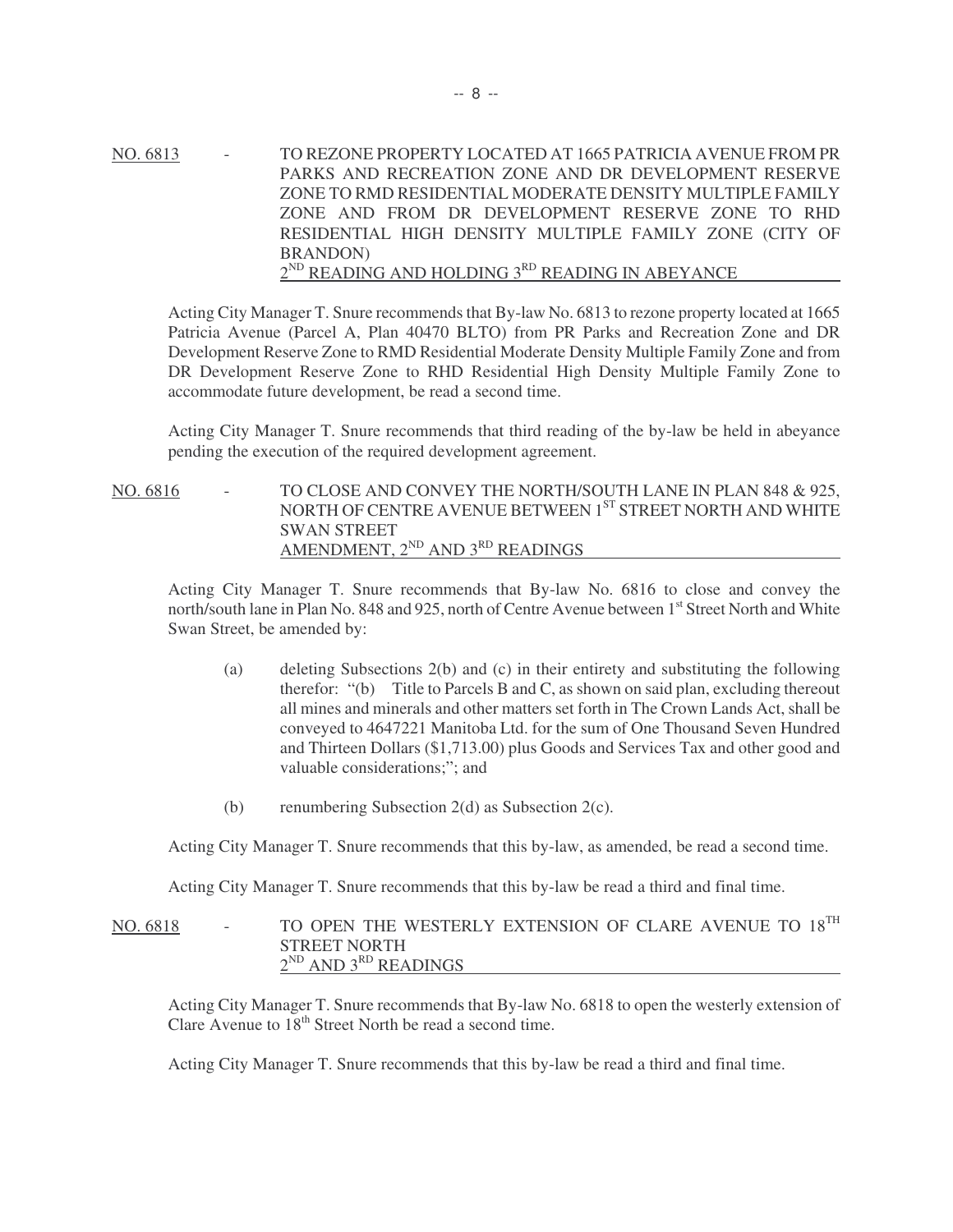#### NO. 6820 - TO REPEAL BIA BY-LAW NO. 5474  $2^{ND}$  AND  $3^{RD}$  READINGS

Acting City Manager T. Snure recommends that that By-law No. 6820 to repeal Downtown Brandon Business Improvement Area By-law No. 5474 be read a second time.

Acting City Manager T. Snure recommends that this by-law be read a third and final time.

# NO. 6821 - TO NAME THE FRONTAGE ROADS ON 18<sup>TH</sup> STREET NORTH BETWEEN BRAECREST DRIVE AND THE TRANS CANADA HIGHWAY NO FURTHER READINGS

Acting City Manager T. Snure recommends that By-law No. 6805 to name the service roads on 18<sup>th</sup> Street North between Braecrest Drive and the Trans Canada Highway be given no further readings.

NO. 6825 - TO REGULATE THE USE OF PESTICIDES IN THE CITY OF BRANDON 2<sup>ND</sup> AND 3<sup>RD</sup> READINGS

Acting City Manager T. Snure recommends that By-law No. 6825 to regulate the use of pesticides in the City of Brandon be read a second time.

Acting City Manager T. Snure recommends that this by-law be read a third and final time.

NO. 6829 - TO REZONE PROPERTY LOCATED WEST OF WAVERLY DRIVE, EAST OF 42<sup>ND</sup> STREET INCLUDING THE FUTURE EXTENSION OF WINDSOR DRIVE AND ADJACENT PROPERTIES FROM DR DEVELOPMENT RESERVE ZONE TO RSF RESIDENTIAL SINGLE FAMILY ZONE (WAVERLY DEVELOPMENTS LTD.)  $1<sup>ST</sup>$  READING

Acting City Manager T. Snure recommends that By-law No. 6829 to rezone property located west of Waverly Drive, east of  $42<sup>nd</sup>$  Street and including the future extension of Windsor Drive and adjacent properties (Pt. NE¼ 16-10-19 WPM) from DR Development Reserve Zone to RSF Residential Single Family Zone, be read a first time.

NO. 6830 - TO PROVIDE FOR THE REMUNERATION OF COUNCIL MEMBERS FOR THE YEAR 2007 AND SUBSEQUENT YEARS  $1<sup>ST</sup>$  READING

Acting City Manager T. Snure recommends that By-law No. 6830 to provide for the remuneration of members of Council for the year 2007 and for each year thereafter, be read a first time.

NO. 6834 - TO NAME THE EAST/WEST SERVICE ROAD ON 18<sup>TH</sup> STREET NORTH BETWEEN BRAECREST DRIVE AND CLARE AND BELL AVENUES  $1<sup>ST</sup>$  READING

Acting City Manager T. Snure recommends that By-law No. 6834 to name the East/West service road on 18<sup>th</sup> Street North between Braecrest Drive and Clare and Bell Avenues, be read a first time.